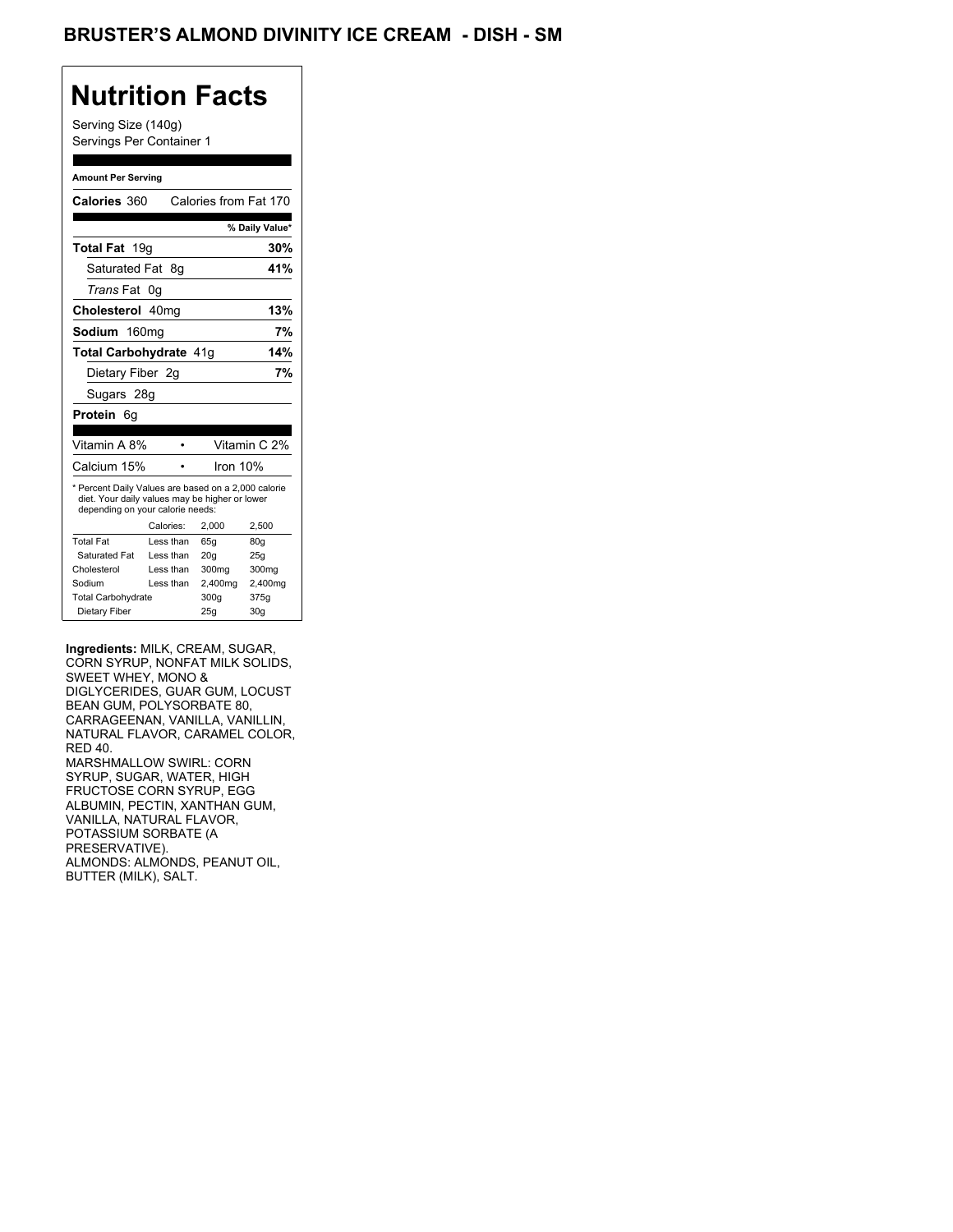## BRUSTER'S ALMOND DIVINITY ICE CREAM - DISH - REG

## **Nutrition Facts**

Serving Size (210g) Servings Per Container 1

### **Amount Per Serving**

| Calories 550                                                                                                                              |                  |  |         | Calories from Fat 260 |
|-------------------------------------------------------------------------------------------------------------------------------------------|------------------|--|---------|-----------------------|
|                                                                                                                                           |                  |  |         | % Daily Value*        |
| Total Fat 29q                                                                                                                             |                  |  |         | 45%                   |
| Saturated Fat 12g                                                                                                                         |                  |  |         | 62%                   |
| <i>Trans</i> Fat                                                                                                                          | 0g               |  |         |                       |
| Cholesterol                                                                                                                               | 60 <sub>mq</sub> |  |         | 19%                   |
| Sodium 240mg                                                                                                                              |                  |  |         | 10%                   |
| Total Carbohydrate 62q                                                                                                                    |                  |  |         | 21%                   |
| Dietary Fiber 3q                                                                                                                          |                  |  |         | 10%                   |
| Sugars 42g                                                                                                                                |                  |  |         |                       |
| <b>Protein</b> 9a                                                                                                                         |                  |  |         |                       |
|                                                                                                                                           |                  |  |         |                       |
| Vitamin A 15%                                                                                                                             |                  |  |         | Vitamin C 4%          |
| Calcium 20%                                                                                                                               |                  |  |         | lron 15%              |
| * Percent Daily Values are based on a 2,000 calorie<br>diet. Your daily values may be higher or lower<br>depending on your calorie needs: |                  |  |         |                       |
|                                                                                                                                           |                  |  |         |                       |
|                                                                                                                                           | Calories:        |  | 2.000   | 2,500                 |
| <b>Total Fat</b>                                                                                                                          | Less than        |  | 65q     | 80q                   |
| Saturated Fat                                                                                                                             | Less than        |  | 20q     | 25q                   |
| Cholesterol                                                                                                                               | Less than        |  | 300mg   | 300mg                 |
| Sodium                                                                                                                                    | Less than        |  | 2,400mg | 2,400mg               |
| <b>Total Carbohydrate</b>                                                                                                                 |                  |  | 300g    | 375g                  |

**Ingredients:** MILK, CREAM, SUGAR, CORN SYRUP, NONFAT MILK SOLIDS, SWEET WHEY, MONO & DIGLYCERIDES, GUAR GUM, LOCUST BEAN GUM, POLYSORBATE 80, CARRAGEENAN, VANILLA, VANILLIN, NATURAL FLAVOR, CARAMEL COLOR, RED 40. MARSHMALLOW SWIRL: CORN SYRUP, SUGAR, WATER, HIGH FRUCTOSE CORN SYRUP, EGG ALBUMIN, PECTIN, XANTHAN GUM, VANILLA, NATURAL FLAVOR, POTASSIUM SORBATE (A PRESERVATIVE). ALMONDS: ALMONDS, PEANUT OIL, BUTTER (MILK), SALT.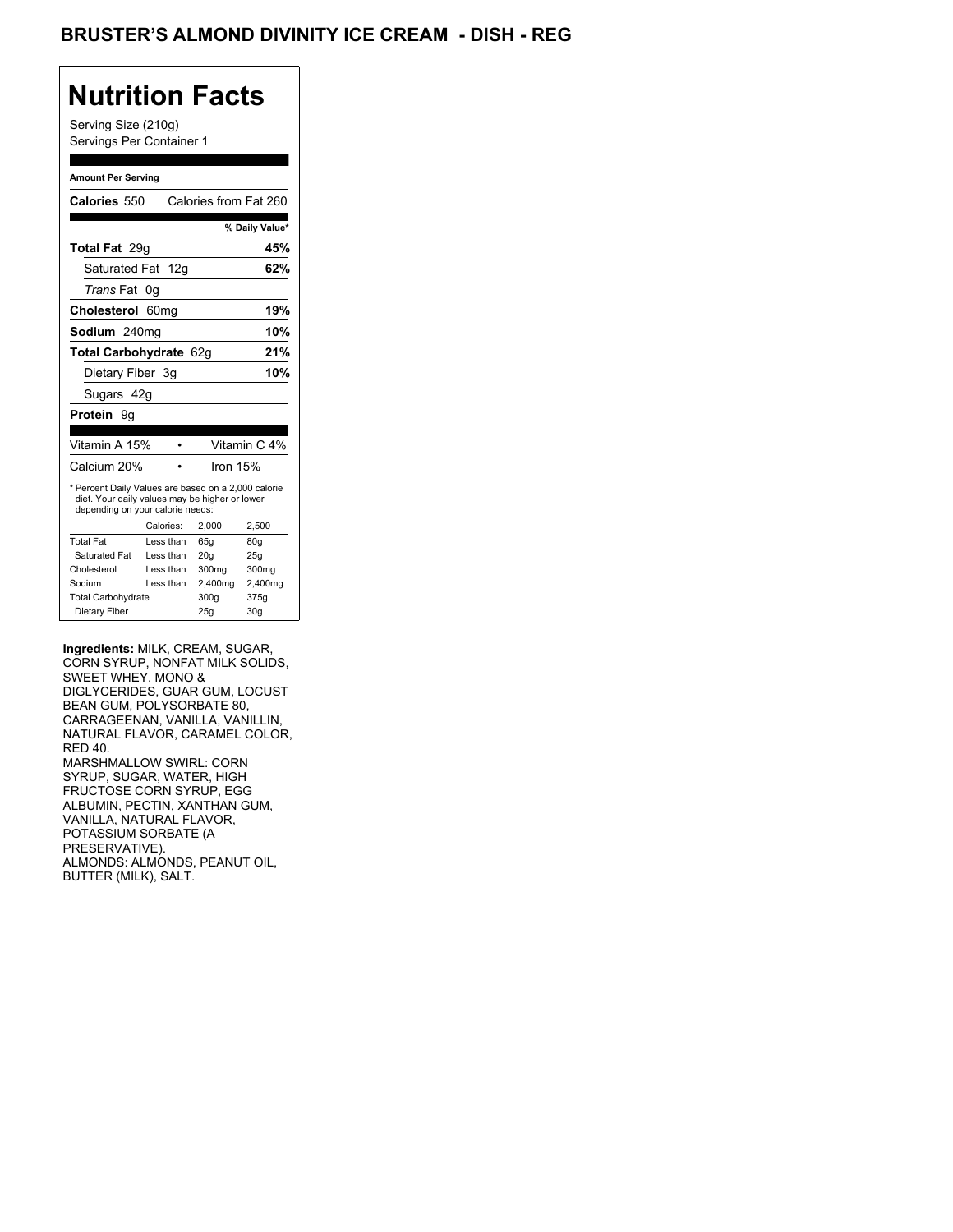## BRUSTER'S ALMOND DIVINITY ICE CREAM - DISH - LG

# Nutrition Facts

Serving Size (280g) Servings Per Container 1

#### Amount Per Serving

| Calories 730                                                                                                                              |                  | Calories from Fat 350 |                |
|-------------------------------------------------------------------------------------------------------------------------------------------|------------------|-----------------------|----------------|
|                                                                                                                                           |                  |                       | % Daily Value* |
| Total Fat 39q                                                                                                                             |                  |                       | 60%            |
| Saturated Fat 16g                                                                                                                         |                  |                       | 82%            |
| Trans Fat                                                                                                                                 | 0g               |                       |                |
| Cholesterol                                                                                                                               | 75 <sub>mq</sub> |                       | 26%            |
| Sodium 320mg                                                                                                                              |                  |                       | 13%            |
| Total Carbohydrate 83g                                                                                                                    |                  |                       | 28%            |
| Dietary Fiber 3g                                                                                                                          |                  |                       | 14%            |
| Sugars 56g                                                                                                                                |                  |                       |                |
| Protein<br>12g                                                                                                                            |                  |                       |                |
|                                                                                                                                           |                  |                       |                |
| Vitamin A 20%                                                                                                                             |                  |                       | Vitamin C 4%   |
| Calcium 30%                                                                                                                               |                  | lron 20%              |                |
| * Percent Daily Values are based on a 2,000 calorie<br>diet. Your daily values may be higher or lower<br>depending on your calorie needs: |                  |                       |                |
|                                                                                                                                           | Calories:        | 2.000                 | 2,500          |
| <b>Total Fat</b>                                                                                                                          | Less than        | 65q                   | 80q            |
| Saturated Fat                                                                                                                             | Less than        | 20q                   | 25q            |
| Cholesterol                                                                                                                               | Less than        | 300mg                 | 300mg          |
| Sodium                                                                                                                                    | Less than        | 2,400mg               | 2,400mg        |
| <b>Total Carbohydrate</b>                                                                                                                 |                  | 300g                  | 375g           |

Ingredients: MILK, CREAM, SUGAR, CORN SYRUP, NONFAT MILK SOLIDS, SWEET WHEY, MONO & DIGLYCERIDES, GUAR GUM, LOCUST BEAN GUM, POLYSORBATE 80, CARRAGEENAN, VANILLA, VANILLIN, NATURAL FLAVOR, CARAMEL COLOR, RED 40. MARSHMALLOW SWIRL: CORN SYRUP, SUGAR, WATER, HIGH FRUCTOSE CORN SYRUP, EGG ALBUMIN, PECTIN, XANTHAN GUM, VANILLA, NATURAL FLAVOR, POTASSIUM SORBATE (A PRESERVATIVE). ALMONDS: ALMONDS, PEANUT OIL, BUTTER (MILK), SALT.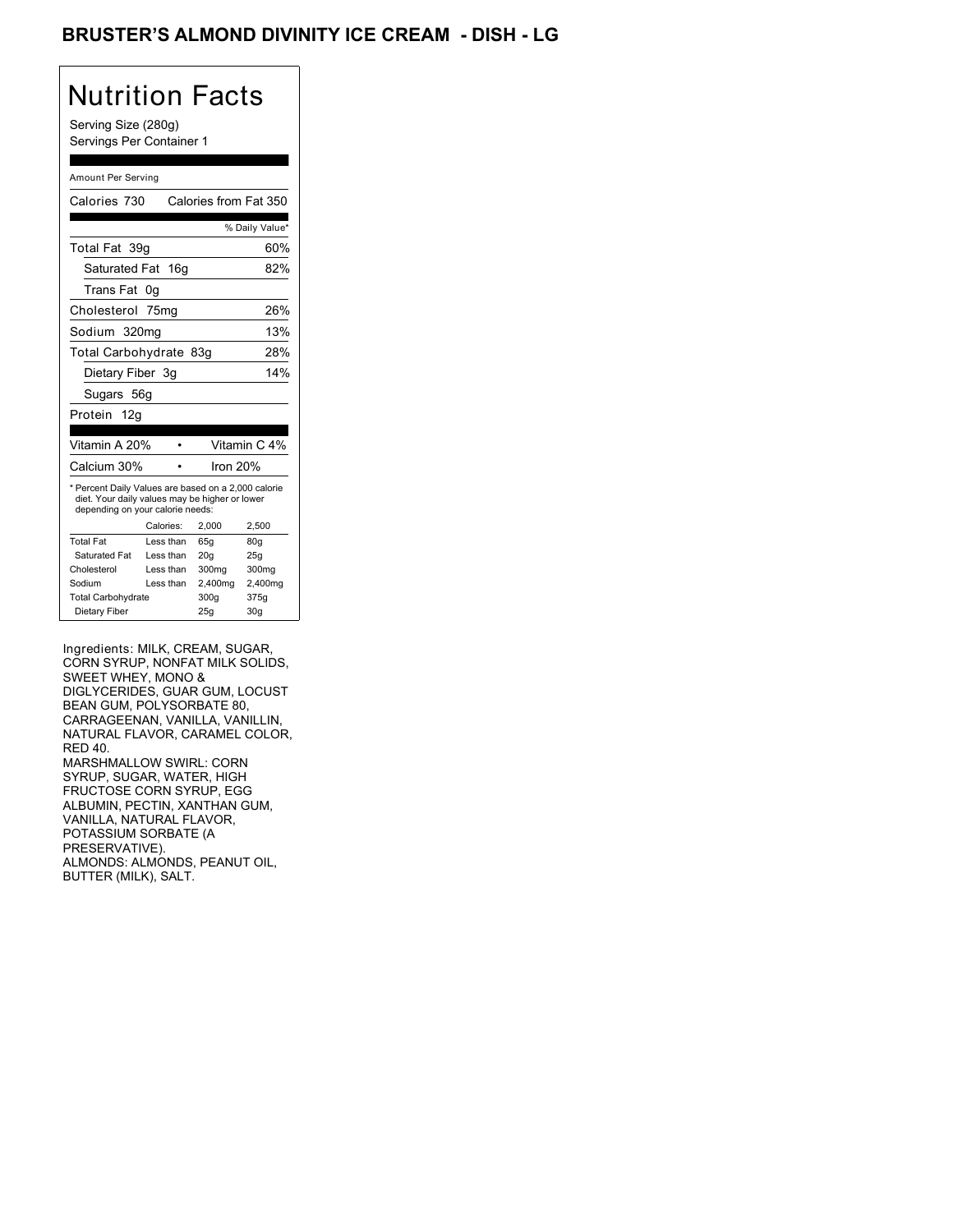## BRUSTER'S ALMOND DIVINITY ICE CREAM - SUGAR CONE - SM

# **Nutrition Facts**

Serving Size (153g) Servings Per Container 1

### **Amount Per Serving**

| Calories 420                                                 |  | Calories from Fat 180 |
|--------------------------------------------------------------|--|-----------------------|
|                                                              |  | % Daily Value*        |
| <b>Total Fat 20g</b>                                         |  | 30%                   |
| Saturated Fat 8g                                             |  | 41%                   |
| Trans Fat 0q                                                 |  |                       |
| Cholesterol 40mg                                             |  | 13%                   |
| Sodium 180mg                                                 |  | 8%                    |
| Total Carbohydrate 53g                                       |  | 18%                   |
| Dietary Fiber 2g                                             |  | 7%                    |
| Sugars 31g                                                   |  |                       |
| <b>Protein</b> 6q                                            |  |                       |
| Vitamin A 8%                                                 |  | Vitamin C 2%          |
| Calcium 15%                                                  |  | Iron $10%$            |
| * Percent Daily Values are based on a 2,000 calorie<br>diet. |  |                       |

**Ingredients:** MILK, CREAM, SUGAR, CORN SYRUP, NONFAT MILK SOLIDS, SWEET WHEY, MONO & DIGLYCERIDES, GUAR GUM, LOCUST BEAN GUM, POLYSORBATE 80, CARRAGEENAN, VANILLA, VANILLIN, NATURAL FLAVOR, CARAMEL COLOR, RED 40. MARSHMALLOW SWIRL: CORN SYRUP, SUGAR, WATER, HIGH FRUCTOSE CORN SYRUP, EGG ALBUMIN, PECTIN, XANTHAN GUM, VANILLA, NATURAL FLAVOR, POTASSIUM SORBATE (A PRESERVATIVE). ALMONDS: ALMONDS, PEANUT OIL, BUTTER (MILK), SALT. SUGAR CONE: ENRICHED WHEAT FLOUR (ENRICHED WITH NIACIN, REDUCED IRON, THIAMIN MONONITRATE, RIBOFLAVIN, FOLIC ACID), TAPIOCA FLOUR, SUGAR, VEGETABLE SHORTENING (SOYBEAN AND/OR CANOLA OIL, MODIFIED PALM OIL, SOY LECITHIN, AND/OR PARTIALLY HYDROGENATED SOYBEAN OIL), OAT FIBER AND/OR VEGETABLE FIBER, SALT, CARAMEL COLOR, ARTIFICIAL FLAVOR, SOY LECITHIN.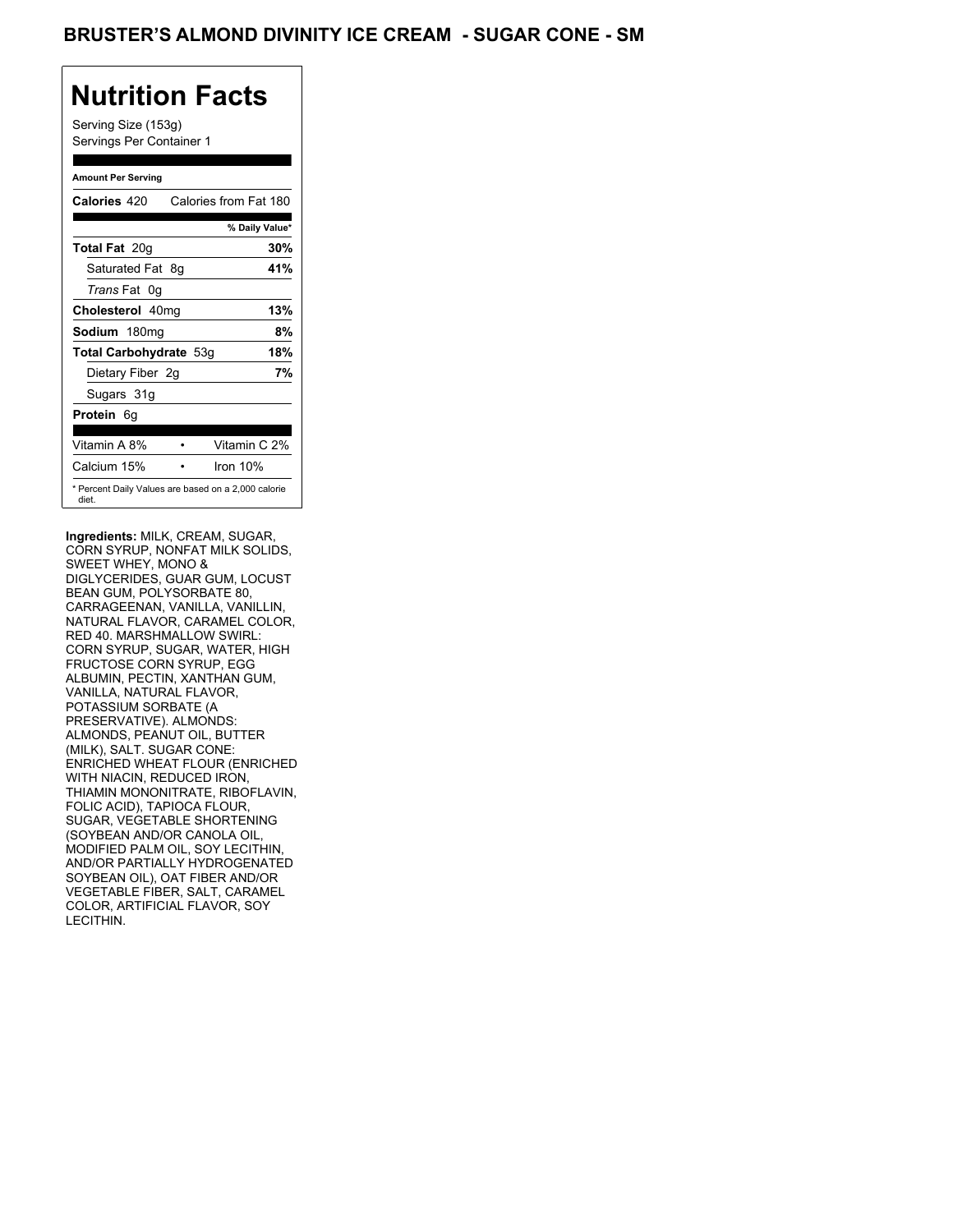## BRUSTER'S ALMOND DIVINITY ICE CREAM - SUGAR CONE - REG

# Nutrition Facts

Serving Size (223g) Servings Per Container 1

### Amount Per Serving

| Calories 600           | Calories from Fat 260                               |
|------------------------|-----------------------------------------------------|
|                        | % Daily Value*                                      |
| Total Fat 29q          | 45%                                                 |
| Saturated Fat 12g      | 62%                                                 |
| Trans Fat 0q           |                                                     |
| Cholesterol 60mg       | 19%                                                 |
| Sodium 260mg           | 11%                                                 |
| Total Carbohydrate 74g | 25%                                                 |
| Dietary Fiber 3g       | 10%                                                 |
| Sugars 45g             |                                                     |
| Protein 9q             |                                                     |
| Vitamin A 15%          | Vitamin C 4%                                        |
| Calcium 25%            | Iron $15%$                                          |
| diet.                  | * Percent Daily Values are based on a 2,000 calorie |

Ingredients: MILK, CREAM, SUGAR, CORN SYRUP, NONFAT MILK SOLIDS, SWEET WHEY, MONO & DIGLYCERIDES, GUAR GUM, LOCUST BEAN GUM, POLYSORBATE 80, CARRAGEENAN, VANILLA, VANILLIN, NATURAL FLAVOR, CARAMEL COLOR, RED 40. MARSHMALLOW SWIRL: CORN SYRUP, SUGAR, WATER, HIGH FRUCTOSE CORN SYRUP, EGG ALBUMIN, PECTIN, XANTHAN GUM, VANILLA, NATURAL FLAVOR, POTASSIUM SORBATE (A PRESERVATIVE). ALMONDS: ALMONDS, PEANUT OIL, BUTTER (MILK), SALT. SUGAR CONE: ENRICHED WHEAT FLOUR (ENRICHED WITH NIACIN, REDUCED IRON, THIAMIN MONONITRATE, RIBOFLAVIN, FOLIC ACID), TAPIOCA FLOUR, SUGAR, VEGETABLE SHORTENING (SOYBEAN AND/OR CANOLA OIL, MODIFIED PALM OIL, SOY LECITHIN, AND/OR PARTIALLY HYDROGENATED SOYBEAN OIL), OAT FIBER AND/OR VEGETABLE FIBER, SALT, CARAMEL COLOR, ARTIFICIAL FLAVOR, SOY LECITHIN.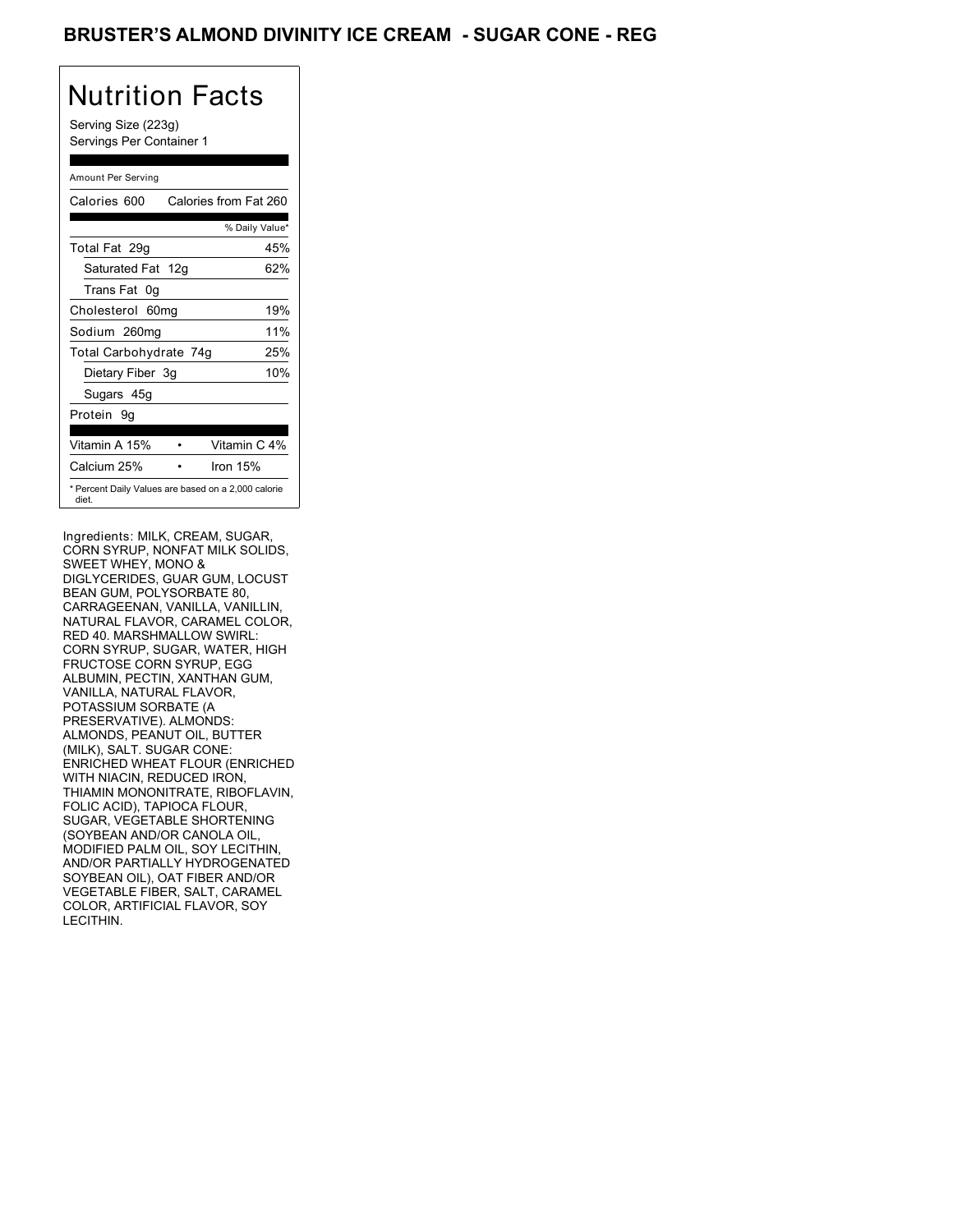## BRUSTER'S ALMOND DIVINITY ICE CREAM - SUGAR CONE - LG

# Nutrition Facts

Serving Size (293g) Servings Per Container 1

### Amount Per Serving

| Calories 780           | Calories from Fat 350                               |
|------------------------|-----------------------------------------------------|
|                        | % Daily Value*                                      |
| Total Fat 39q          | 60%                                                 |
| Saturated Fat 16g      | 82%                                                 |
| Trans Fat 0q           |                                                     |
| Cholesterol 75mg       | 26%                                                 |
| Sodium 340mg           | 14%                                                 |
| Total Carbohydrate 95g | 32%                                                 |
| Dietary Fiber 3g       | 14%                                                 |
| Sugars 59g             |                                                     |
| Protein 12g            |                                                     |
| Vitamin A 20%          | Vitamin C 4%                                        |
| Calcium 30%            | Iron $20%$                                          |
| diet.                  | * Percent Daily Values are based on a 2,000 calorie |

Ingredients: MILK, CREAM, SUGAR, CORN SYRUP, NONFAT MILK SOLIDS, SWEET WHEY, MONO & DIGLYCERIDES, GUAR GUM, LOCUST BEAN GUM, POLYSORBATE 80, CARRAGEENAN, VANILLA, VANILLIN, NATURAL FLAVOR, CARAMEL COLOR, RED 40. MARSHMALLOW SWIRL: CORN SYRUP, SUGAR, WATER, HIGH FRUCTOSE CORN SYRUP, EGG ALBUMIN, PECTIN, XANTHAN GUM, VANILLA, NATURAL FLAVOR, POTASSIUM SORBATE (A PRESERVATIVE). ALMONDS: ALMONDS, PEANUT OIL, BUTTER (MILK), SALT. SUGAR CONE: ENRICHED WHEAT FLOUR (ENRICHED WITH NIACIN, REDUCED IRON, THIAMIN MONONITRATE, RIBOFLAVIN, FOLIC ACID), TAPIOCA FLOUR, SUGAR, VEGETABLE SHORTENING (SOYBEAN AND/OR CANOLA OIL, MODIFIED PALM OIL, SOY LECITHIN, AND/OR PARTIALLY HYDROGENATED SOYBEAN OIL), OAT FIBER AND/OR VEGETABLE FIBER, SALT, CARAMEL COLOR, ARTIFICIAL FLAVOR, SOY LECITHIN.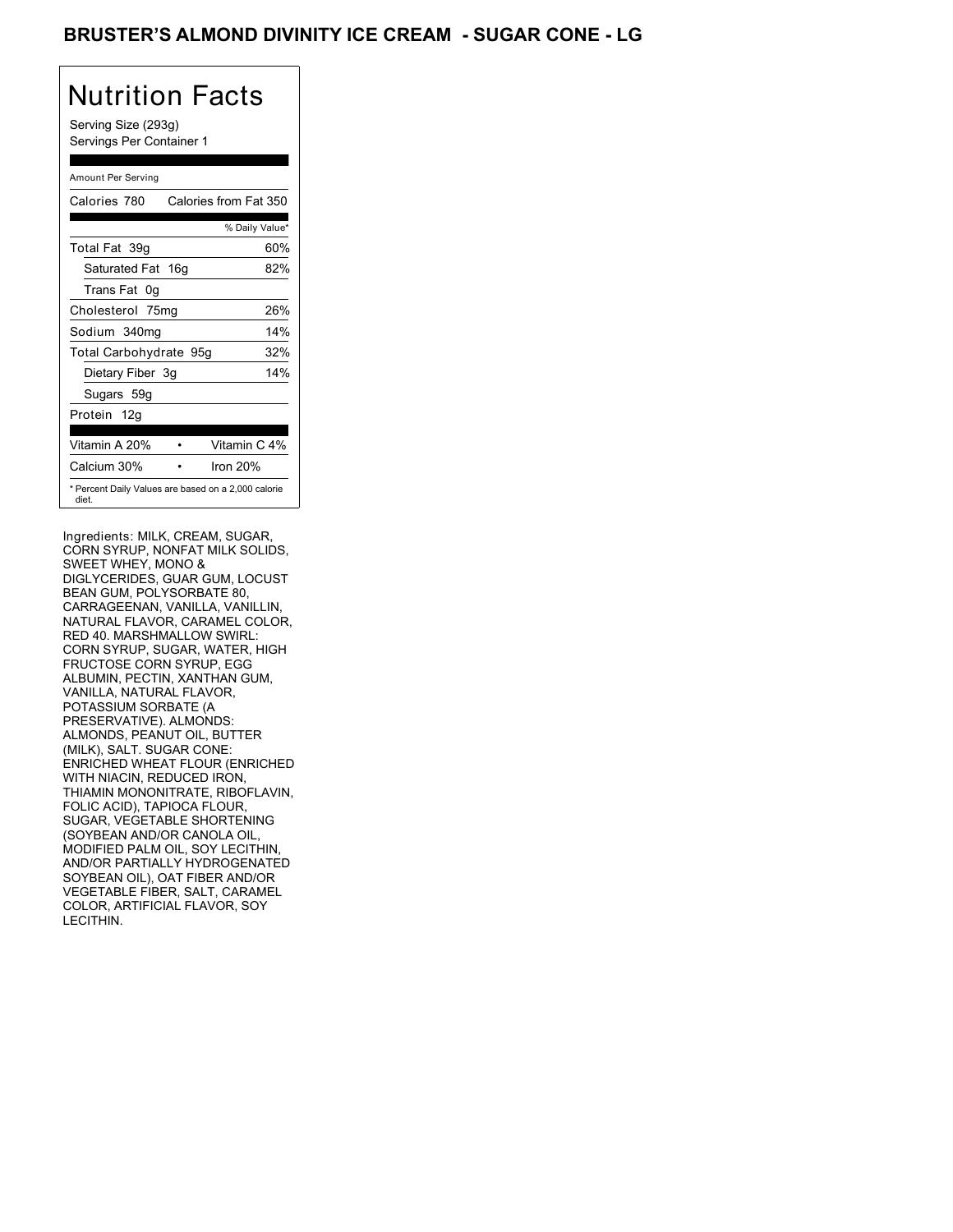## BRUSTER'S ALMOND DIVINITY ICE CREAM - CAKE CONE - SM

# **Nutrition Facts**

Serving Size (146g) Servings Per Container 1

### **Amount Per Serving**

| Calories 390           | Calories from Fat 180                               |
|------------------------|-----------------------------------------------------|
|                        | % Daily Value*                                      |
| <b>Total Fat 20g</b>   | 30%                                                 |
| Saturated Fat 8g       | 41%                                                 |
| Trans Fat 0q           |                                                     |
| Cholesterol 40mg       | 13%                                                 |
| Sodium 170mg           | 7%                                                  |
| Total Carbohydrate 46g | 15%                                                 |
| Dietary Fiber 2g       | 7%                                                  |
| Sugars 28g             |                                                     |
| <b>Protein</b> 6q      |                                                     |
| Vitamin A 8%           | Vitamin C 2%                                        |
| Calcium 15%            | Iron $10%$                                          |
| diet.                  | * Percent Daily Values are based on a 2,000 calorie |

**Ingredients:** MILK, CREAM, SUGAR, CORN SYRUP, NONFAT MILK SOLIDS, SWEET WHEY, MONO & DIGLYCERIDES, GUAR GUM, LOCUST BEAN GUM, POLYSORBATE 80, CARRAGEENAN, VANILLA, VANILLIN, NATURAL FLAVOR, CARAMEL COLOR, RED 40. MARSHMALLOW SWIRL: CORN SYRUP, SUGAR, WATER, HIGH FRUCTOSE CORN SYRUP, EGG ALBUMIN, PECTIN, XANTHAN GUM, VANILLA, NATURAL FLAVOR, POTASSIUM SORBATE (A PRESERVATIVE). ALMONDS: ALMONDS, PEANUT OIL, BUTTER (MILK), SALT. CAKE CONE: ENRICHED WHEAT FLOUR (ENRICHED WITH NIACIN, REDUCED IRON, THIAMIN MONONITRATE, RIBOFLAVIN, FOLIC ACID), TAPIOCA FLOUR, SUGAR, VEGETABLE OIL SHORTENING (SOYBEAN AND/OR CANOLA OIL, MODIFIED PALM OIL, SOY LECITHIN, AND/OR PARTIALLY HYDROGENATED SOYBEAN OIL), LEAVENING (SODIUM BICARBONATE, AMMONIUM BICARBONATE), SALT, NATURAL FLAVOR, ANNATTO (VEGETABLE COLOR).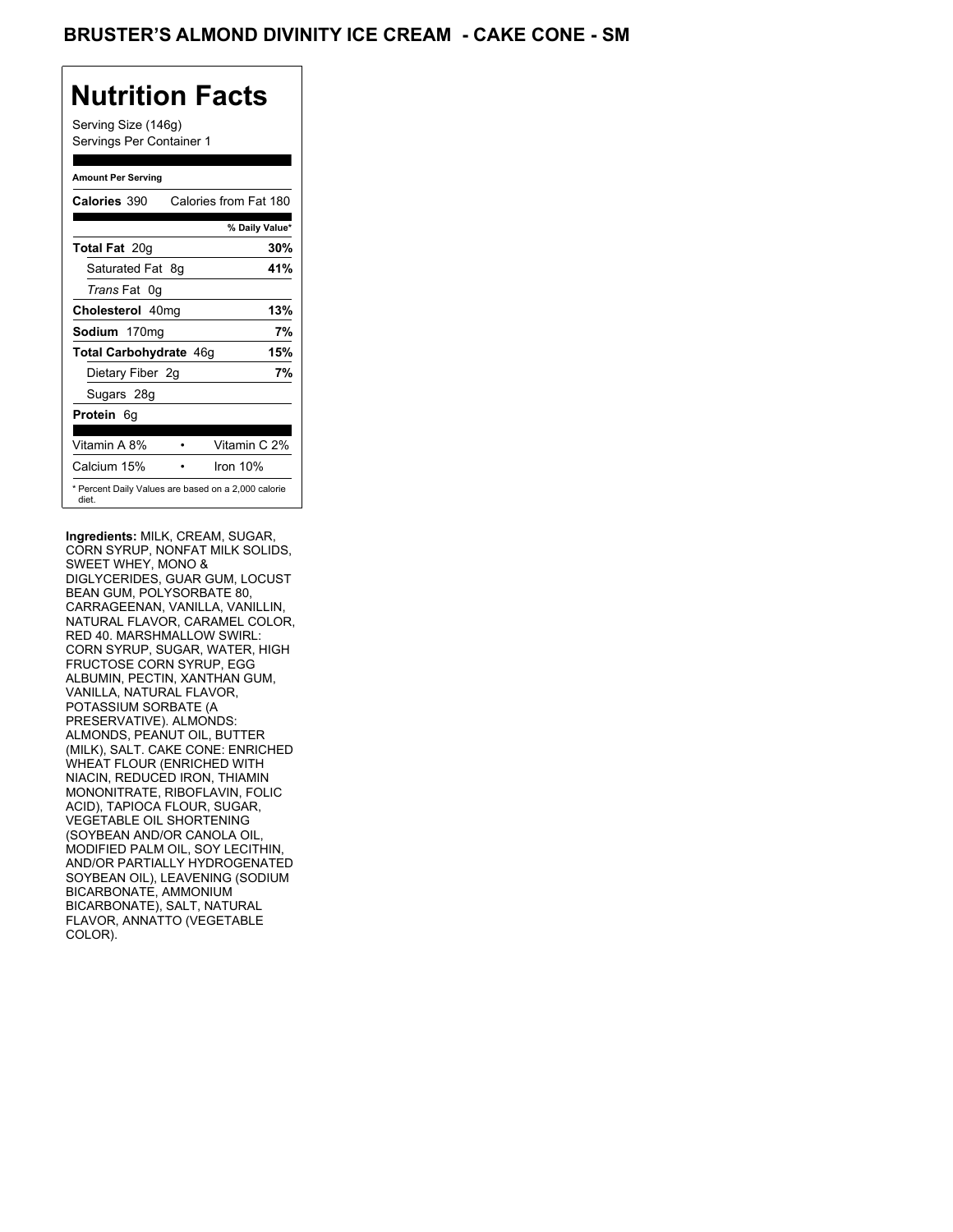## BRUSTER'S ALMOND DIVINITY ICE CREAM **- CAKE CONE - REG**

# Nutrition Facts

Serving Size (216g) Servings Per Container 1

### Amount Per Serving

| Calories 570                                                 | Calories from Fat 260 |
|--------------------------------------------------------------|-----------------------|
|                                                              | % Daily Value*        |
| Total Fat 29g                                                | 45%                   |
| Saturated Fat 12g                                            | 62%                   |
| Trans Fat 0q                                                 |                       |
| Cholesterol 60mg                                             | 19%                   |
| Sodium 250mg                                                 | 10%                   |
| Total Carbohydrate 67g                                       | 22%                   |
| Dietary Fiber 3g                                             | 10%                   |
| Sugars 42g                                                   |                       |
| Protein 9q                                                   |                       |
| Vitamin A 15%                                                | Vitamin C 4%          |
| Calcium 20%                                                  | Iron 15%              |
| * Percent Daily Values are based on a 2,000 calorie<br>diet. |                       |

Ingredients: MILK, CREAM, SUGAR, CORN SYRUP, NONFAT MILK SOLIDS, SWEET WHEY, MONO & DIGLYCERIDES, GUAR GUM, LOCUST BEAN GUM, POLYSORBATE 80, CARRAGEENAN, VANILLA, VANILLIN, NATURAL FLAVOR, CARAMEL COLOR, RED 40. MARSHMALLOW SWIRL: CORN SYRUP, SUGAR, WATER, HIGH FRUCTOSE CORN SYRUP, EGG ALBUMIN, PECTIN, XANTHAN GUM, VANILLA, NATURAL FLAVOR, POTASSIUM SORBATE (A PRESERVATIVE). ALMONDS: ALMONDS, PEANUT OIL, BUTTER (MILK), SALT. CAKE CONE: ENRICHED WHEAT FLOUR (ENRICHED WITH NIACIN, REDUCED IRON, THIAMIN MONONITRATE, RIBOFLAVIN, FOLIC ACID), TAPIOCA FLOUR, SUGAR, VEGETABLE OIL SHORTENING (SOYBEAN AND/OR CANOLA OIL, MODIFIED PALM OIL, SOY LECITHIN, AND/OR PARTIALLY HYDROGENATED SOYBEAN OIL), LEAVENING (SODIUM BICARBONATE, AMMONIUM BICARBONATE), SALT, NATURAL FLAVOR, ANNATTO (VEGETABLE COLOR).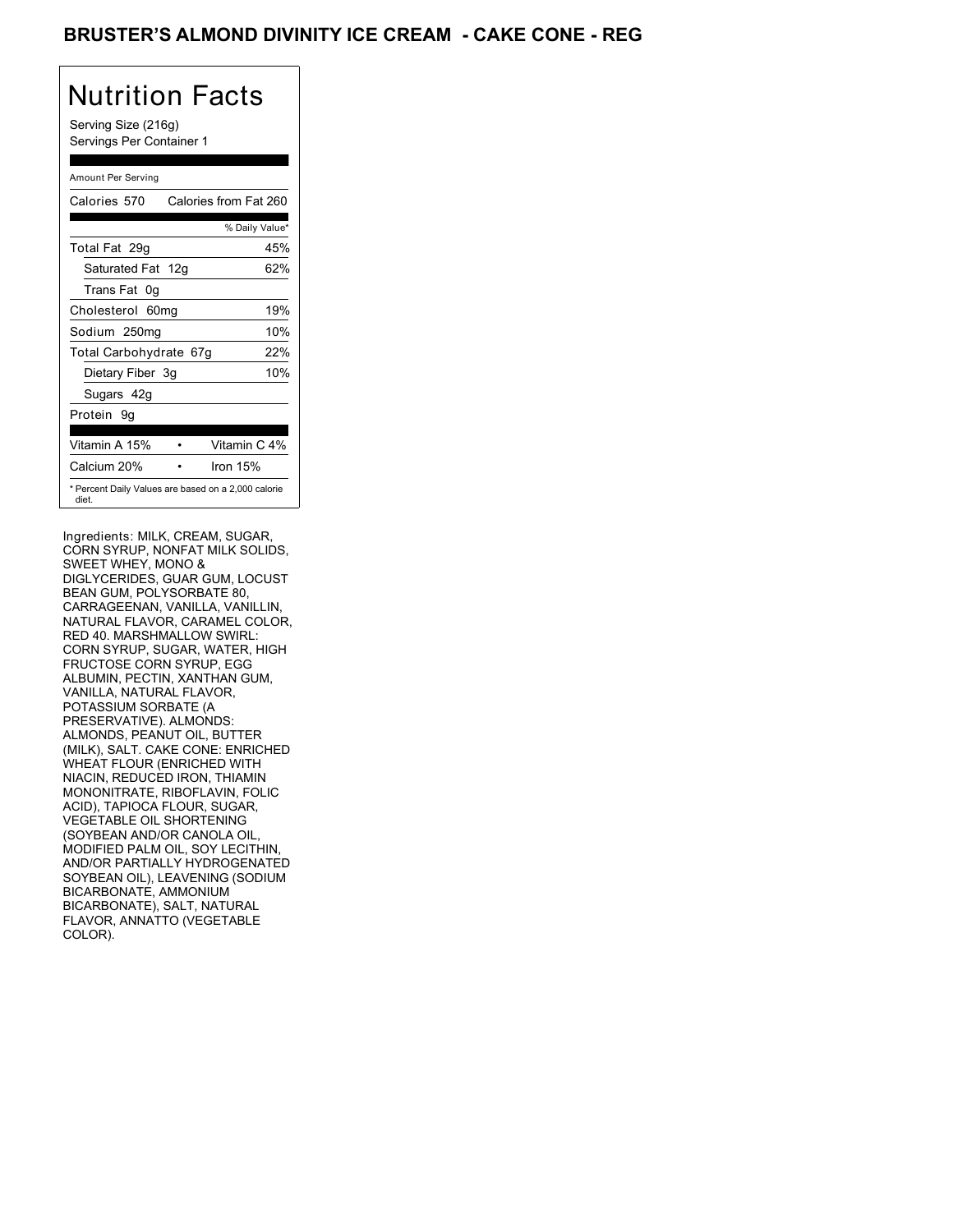## BRUSTER'S ALMOND DIVINITY ICE CREAM **- CAKE CONE - LG**

# Nutrition Facts

Serving Size (286g) Servings Per Container 1

### Amount Per Serving

| Calories 750           | Calories from Fat 350                               |
|------------------------|-----------------------------------------------------|
|                        | % Daily Value*                                      |
| Total Fat 39q          | 60%                                                 |
| Saturated Fat 16g      | 82%                                                 |
| Trans Fat 0q           |                                                     |
| Cholesterol 75mg       | 26%                                                 |
| Sodium 330mg           | 14%                                                 |
| Total Carbohydrate 88g | 29%                                                 |
| Dietary Fiber 3g       | 14%                                                 |
| Sugars 56g             |                                                     |
| Protein 12g            |                                                     |
| Vitamin A 20%          | Vitamin C 4%                                        |
| Calcium 30%            | Iron $20%$                                          |
| diet.                  | * Percent Daily Values are based on a 2,000 calorie |

Ingredients: MILK, CREAM, SUGAR, CORN SYRUP, NONFAT MILK SOLIDS, SWEET WHEY, MONO & DIGLYCERIDES, GUAR GUM, LOCUST BEAN GUM, POLYSORBATE 80, CARRAGEENAN, VANILLA, VANILLIN, NATURAL FLAVOR, CARAMEL COLOR, RED 40. MARSHMALLOW SWIRL: CORN SYRUP, SUGAR, WATER, HIGH FRUCTOSE CORN SYRUP, EGG ALBUMIN, PECTIN, XANTHAN GUM, VANILLA, NATURAL FLAVOR, POTASSIUM SORBATE (A PRESERVATIVE). ALMONDS: ALMONDS, PEANUT OIL, BUTTER (MILK), SALT. CAKE CONE: ENRICHED WHEAT FLOUR (ENRICHED WITH NIACIN, REDUCED IRON, THIAMIN MONONITRATE, RIBOFLAVIN, FOLIC ACID), TAPIOCA FLOUR, SUGAR, VEGETABLE OIL SHORTENING (SOYBEAN AND/OR CANOLA OIL, MODIFIED PALM OIL, SOY LECITHIN, AND/OR PARTIALLY HYDROGENATED SOYBEAN OIL), LEAVENING (SODIUM BICARBONATE, AMMONIUM BICARBONATE), SALT, NATURAL FLAVOR, ANNATTO (VEGETABLE COLOR).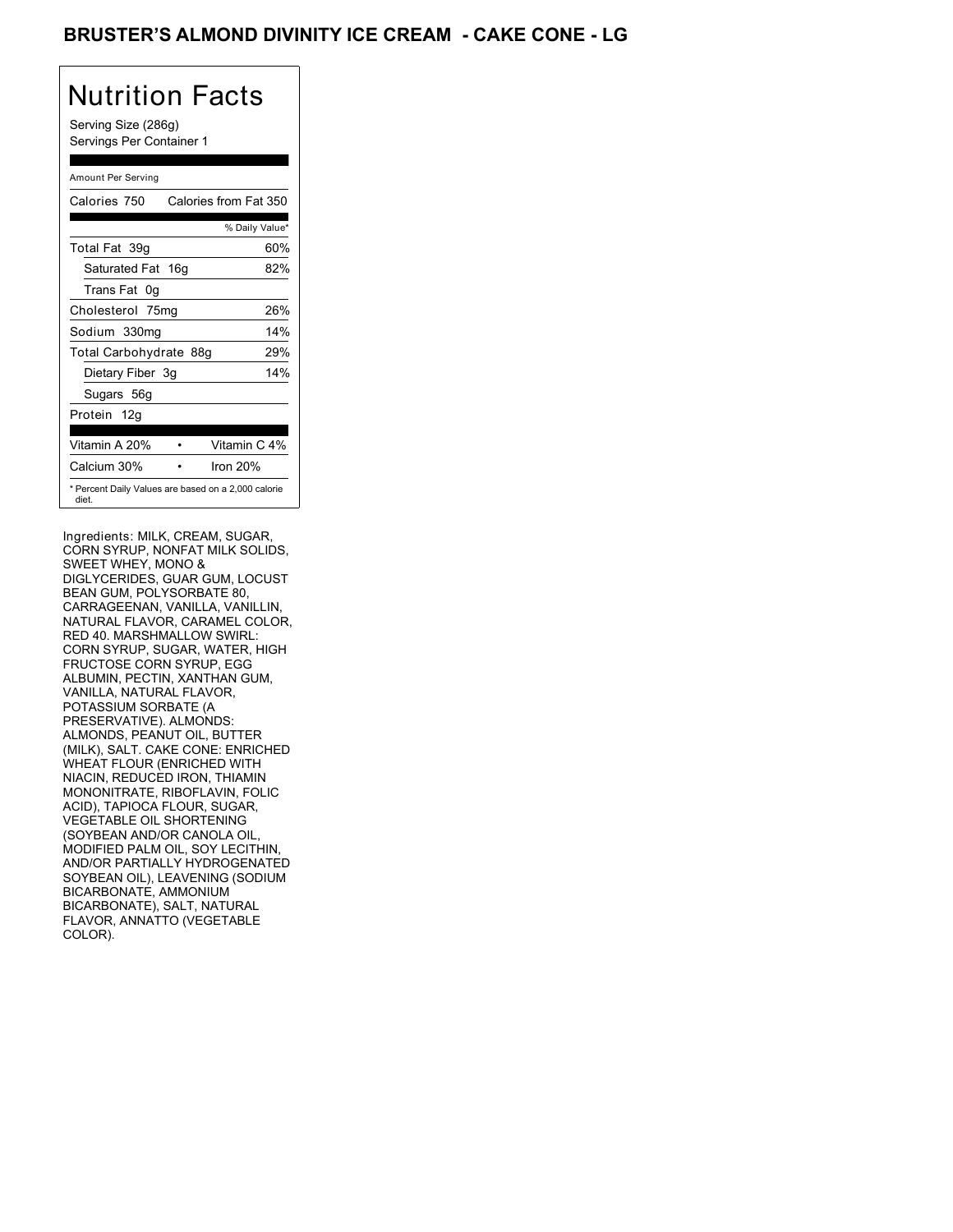## BRUSTER'S ALMOND DIVINITY ICE CREAM - WAFFLE CONE - SM

# Nutrition Facts

Serving Size (170g) Servings Per Container 1

### Amount Per Serving

| Calories 490           | Calories from Fat 200                               |
|------------------------|-----------------------------------------------------|
|                        | % Daily Value*                                      |
| Total Fat 23g          | 35%                                                 |
| Saturated Fat 9g       | 45%                                                 |
| Trans Fat 0q           |                                                     |
| Cholesterol 45mg       | 15%                                                 |
| Sodium 160mg           | 7%                                                  |
| Total Carbohydrate 64g | 21%                                                 |
| Dietary Fiber 2g       | 7%                                                  |
| Sugars 38g             |                                                     |
| Protein 7q             |                                                     |
| Vitamin A 8%           | Vitamin C 2%                                        |
| Calcium 15%            | Iron 10%                                            |
| diet.                  | * Percent Daily Values are based on a 2,000 calorie |

Ingredients: MILK, CREAM, SUGAR, CORN SYRUP, NONFAT MILK SOLIDS, SWEET WHEY, MONO & DIGLYCERIDES, GUAR GUM, LOCUST BEAN GUM, POLYSORBATE 80, CARRAGEENAN, VANILLA, VANILLIN, NATURAL FLAVOR, CARAMEL COLOR, RED 40. MARSHMALLOW SWIRL: CORN SYRUP, SUGAR, WATER, HIGH FRUCTOSE CORN SYRUP, EGG ALBUMIN, PECTIN, XANTHAN GUM, VANILLA, NATURAL FLAVOR, POTASSIUM SORBATE (A PRESERVATIVE). ALMONDS: ALMONDS, PEANUT OIL, BUTTER (MILK), SALT. WAFFLE CONE: ENRICHED BLEACHED WHEAT FLOUR (ENRICHED WITH NIACIN, REDUCED IRON, THIAMIN MONONITRATE, RIBOFLAVIN, FOLIC ACID), SUGAR, VEGETABLE SHORTENING (PARTIALLY HYDROGENATED SOYBEAN AND COTTONSEED OILS), WHOLE EGG, ARTIFICIAL FLAVOR (INCLUDING MALTODEXTRIN, MODIFIED CORNSTARCH, BUTTER, BUTTERMILK), DEXTROSE, SOY LECITHIN, ARTIFICIAL VANILLA FLAVOR.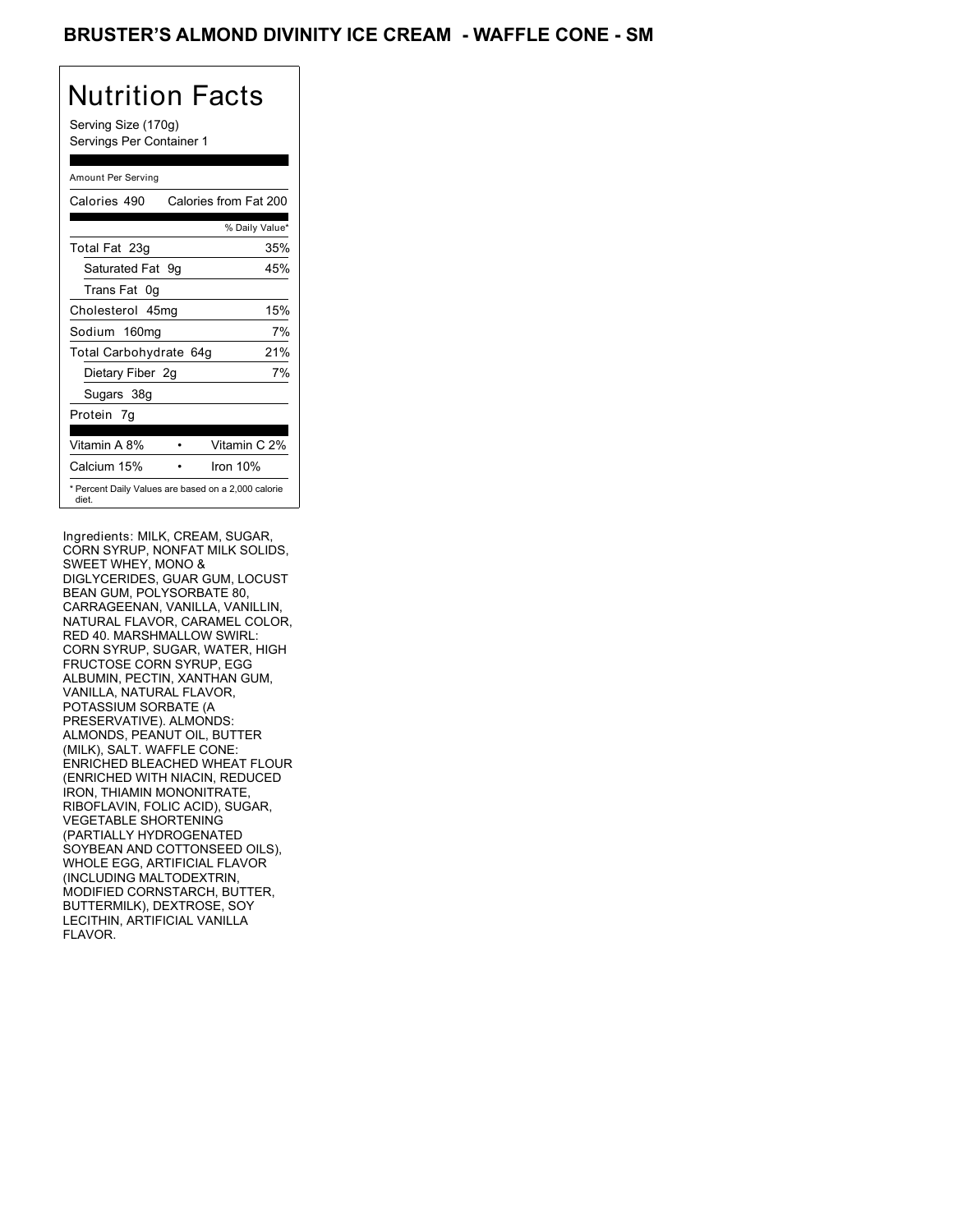## BRUSTER'S ALMOND DIVINITY ICE CREAM - WAFFLE CONE - REG

# Nutrition Facts

Serving Size (240g) Servings Per Container 1

### Amount Per Serving

| Calories 670                                                 | Calories from Fat 290 |
|--------------------------------------------------------------|-----------------------|
|                                                              | % Daily Value*        |
| Total Fat 32g                                                | 50%                   |
| Saturated Fat 13g                                            | 66%                   |
| Trans Fat 0q                                                 |                       |
| Cholesterol 65mg                                             | 22%                   |
| Sodium 240mg                                                 | 10%                   |
| Total Carbohydrate 85g                                       | 28%                   |
| Dietary Fiber 3g                                             | 10%                   |
| Sugars 52g                                                   |                       |
| Protein 10q                                                  |                       |
| Vitamin A 15%                                                | Vitamin C 4%          |
| Calcium 20%                                                  | Iron 15%              |
| * Percent Daily Values are based on a 2,000 calorie<br>diet. |                       |

Ingredients: MILK, CREAM, SUGAR, CORN SYRUP, NONFAT MILK SOLIDS, SWEET WHEY, MONO & DIGLYCERIDES, GUAR GUM, LOCUST BEAN GUM, POLYSORBATE 80, CARRAGEENAN, VANILLA, VANILLIN, NATURAL FLAVOR, CARAMEL COLOR, RED 40. MARSHMALLOW SWIRL: CORN SYRUP, SUGAR, WATER, HIGH FRUCTOSE CORN SYRUP, EGG ALBUMIN, PECTIN, XANTHAN GUM, VANILLA, NATURAL FLAVOR, POTASSIUM SORBATE (A PRESERVATIVE). ALMONDS: ALMONDS, PEANUT OIL, BUTTER (MILK), SALT. WAFFLE CONE: ENRICHED BLEACHED WHEAT FLOUR (ENRICHED WITH NIACIN, REDUCED IRON, THIAMIN MONONITRATE, RIBOFLAVIN, FOLIC ACID), SUGAR, VEGETABLE SHORTENING (PARTIALLY HYDROGENATED SOYBEAN AND COTTONSEED OILS), WHOLE EGG, ARTIFICIAL FLAVOR (INCLUDING MALTODEXTRIN, MODIFIED CORNSTARCH, BUTTER, BUTTERMILK), DEXTROSE, SOY LECITHIN, ARTIFICIAL VANILLA FLAVOR.